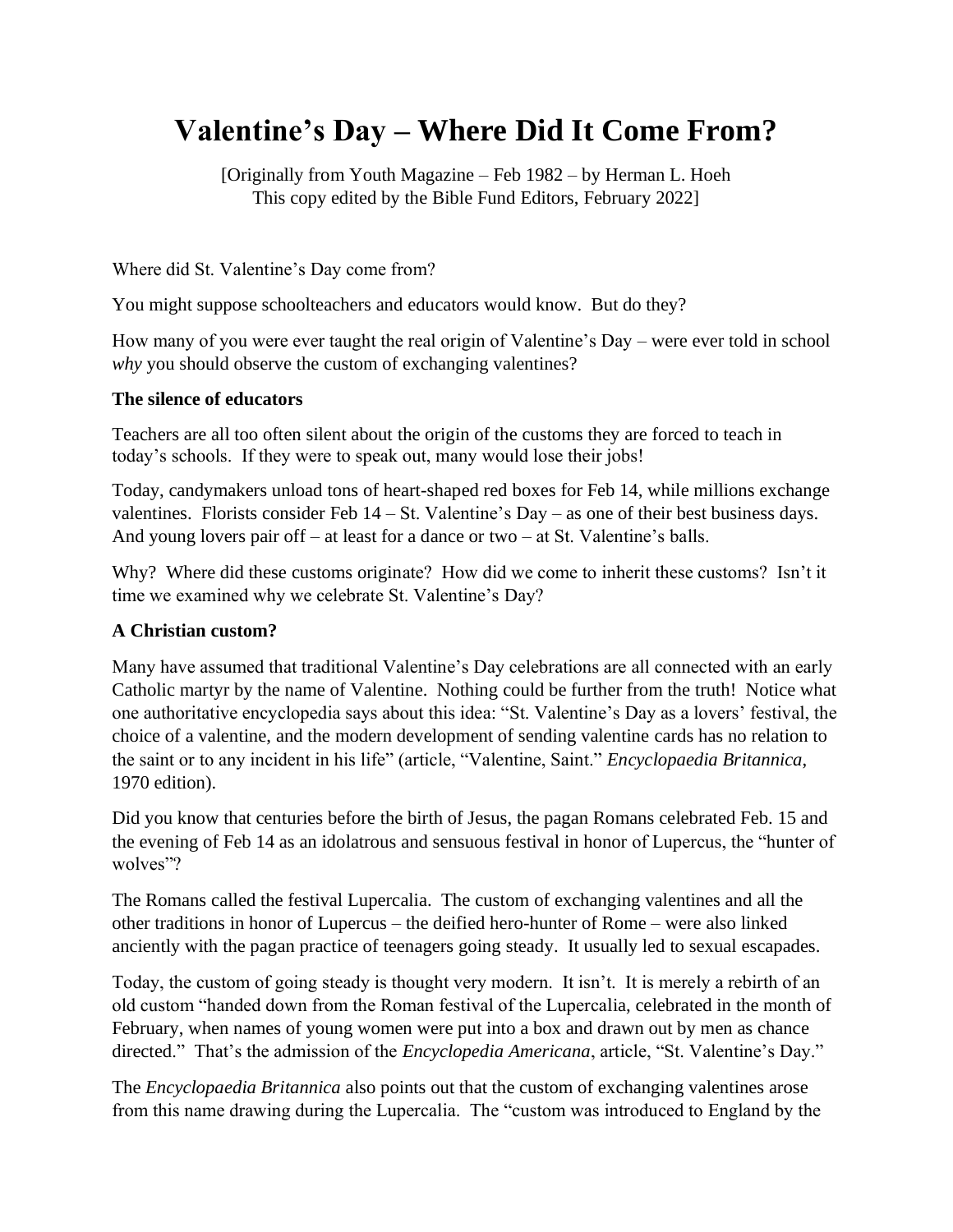Romans and continued through the Christian era. In order to adapt the practice to Christianity the church transferred it to the feast of St. Valentine" (article "Greeting Card").

When Constantine in A.D. 313 made Christianity an official religion of the Roman Empire, there was some talk in church circles of discarding this pagan free-for-all. But the Roman citizens wouldn't hear of it! So, it was agreed that the holiday would continue as it was, except for the more grossly sensual observances.

It was not until the reign of Pope Gelasius that the holiday became a "Christian" custom.

"As far back as 496, Pope Gelasius changed Lupercalia on February 15 to St. Valentine's Day on February 14" (Lavinia Dobler, *Customs and Holidays Around the World*, p. 172).

But how did this pagan festival acquire the name of "St. Valentine's Day"?

And why is the little naked Cupid of the pagan Romans so often associated with Feb. 14<sup>th</sup>? And why do little children and young people still cut out hearts and send them to "sweethearts" on a day in honor of Lupercus the hunter of wolves? Why have we supposed these pagan customs, in honor of a false god, are Christian?

### **Who was the original "St. Valentine"?**

Valentine was a common Roman name. Roman parents often gave the name to their children in honor of the famous man who was first called Valentine in antiquity. That famous man was Lupercus, the *hunter*. But who was Lupercus – and why should he have also borne the name Valentine among the heathen Romans?

The Romans identified Lupercus with the Greek god Pan (*Smith's Dictionary of Greek and Roman Biography and Mythology*, Vol II, article "Lupercus"). Pan was an Arcadian god of light. As such he was equivalent to the Phoenician sun-god Baal.

Baal – mentioned so often in the Hebrew Bible – was a title of Nimrod, "the might *hunter*" (Genesis 10:9). The Persian author Rashid al-Din, in his *History of the Franks*, mentions that Nimrod extended his hunting expeditions even to Italy.

The Apennine Mountains of Italy also bore the name the Mountains of Nembrod or Nimrod. The hunter Nimrod pursued wolves in the Apennine Mountains of Italy and acquired the title Lupercus – or wolf hunter. Valentine's Day was originally a day set aside by the pagan Romans in his honor!

But why should Nimrod have been called "Valentine" by the Romans? And why should the celebration of this day have been anciently limited to the city of Rome before Pope Gelasius' time? What part did the site of ancient Rome play in the life of Nimrod?

Valentine comes from the Latin word *Valentinus*, a proper name derived from the word *valens*, meaning "to be strong, powerful, mighty." Any connection with Nimrod? We read in the Bible that Nimrod was the "*mighty* hunter" (Genesis 10:9). It was a common proverb of ancient time that Nimrod was "the mighty hunter before the Lord." Nimrod was their hero – their strong man – their *valentine!*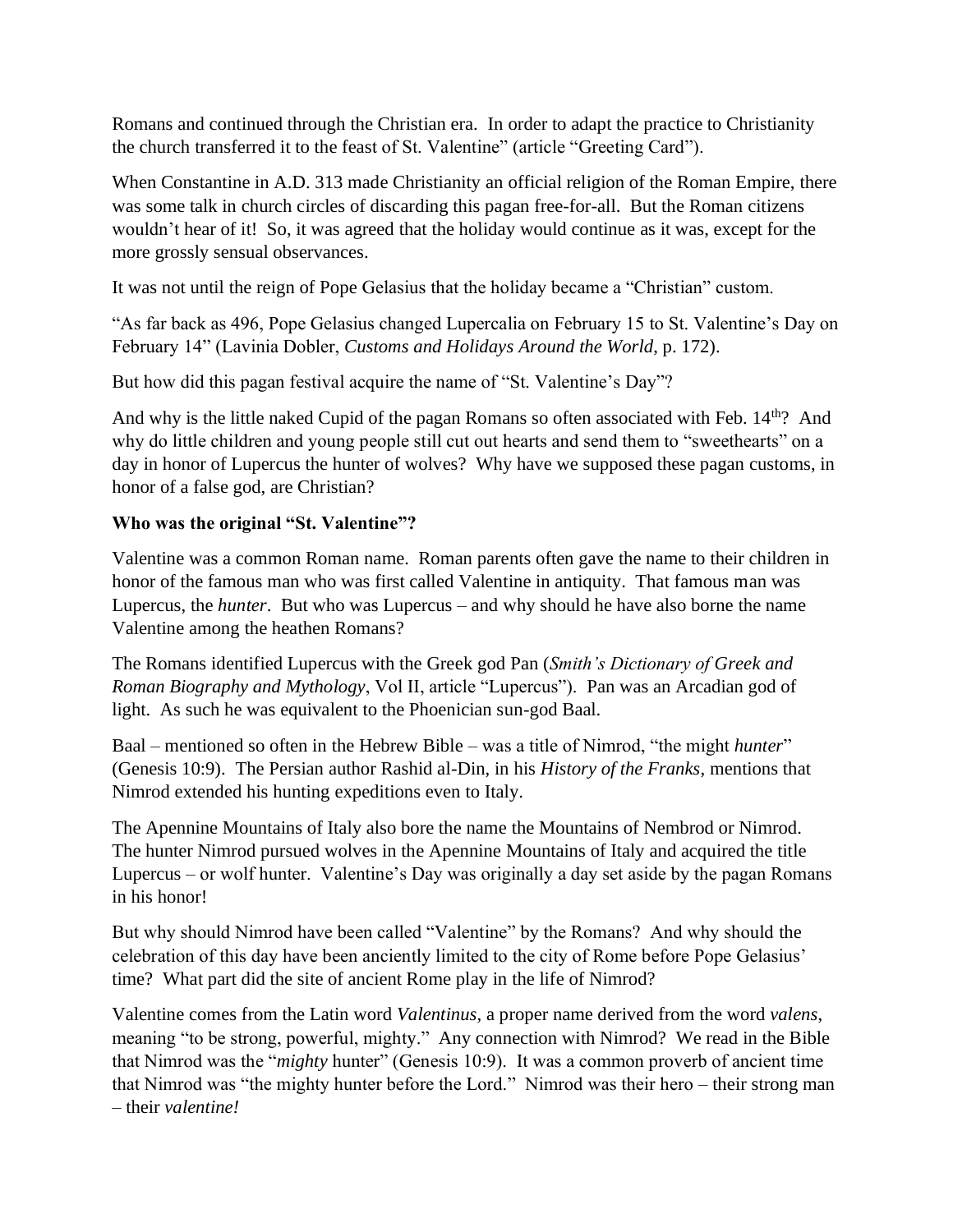But why do we associate HEARTS with a day in honor of Nimrod – the *Baal* of the Phoenicians?

The surprising answer is that the pagan Romans acquired the symbol of the heart from the Babylonians. Nimrod founded Babel. He was the first lord of the Babylonians. In the Chaldean tongue, spoken in Babylonia, the word for "heart" was *bal*. The heart – *bal* – became, because of similarity in sound, a symbol, of Nimrod – the *Baal* or Lord of the Babylonians!

Later, professing Christians in Constantine's day associated one of their martyrs named Valentine with festivities honoring Nimrod – the Valentine of the heathen. In this way pagan Romans were influenced to "embrace" the church while still continuing their pagan customs.

### **Why Feb. 14th?**

But why should the early Romans have chosen Feb. 15 and the evening of Feb. 14 to honor Lupercus – the Nimrod of the Bible? (Remember that days in ancient times began at sunset the evening before.)

Nimrod – the Baal or sun-god of the ancient pagans – was said to have been born at the winter solstice. In the time of the tower of Babel the winter solstice occurred on Jan. 6. Eastern Orthodox churches still commemorate this day, but now call it "Christmas."

It was the custom of antiquity for the mother of a male child to present herself for purification on the 40<sup>th</sup> day after the day of birth. The 40<sup>th</sup> day after Jan.6 – Nimrod's original birthdate – takes us to Feb. 15, the celebration of which began on the evening of Feb. 14 – the Lupercalia or St. Valentine's Day.

On this day in February the mother of Nimrod was said to have been purified and to have appeared for the first time in public with her son as "mother and child."

The Roman month of February, in fact, derives its name from the *februa* that the Roman priests used in the rites celebrated on the Lupercalia. The *februa* were thongs from the skins of sacrificial animals used in rites of purification on the evening of Feb 14.

## **Cupid makes his appearance**

Another name for the famous child who became a hunter was Cupid – meaning "desire" (*Encyclopaedia Britannica*, article "Cupid"). It is said that when Nimrod's mother saw him as a young boy she *desired* him – lusted after him. Nimrod became her cupid – her desired one – and later her Valentine! So evil was Nimrod's mother that *it is said she married her own son!*

As Nimrod grew up, he became the child-hero of *many* women who *desired* him. He was their cupid! In the book of Daniel, he is called the "desire of women" (Daniel 11:37). Moffatt translates the word as Tammuz – a Semitic name of Nimrod).

He provoked so many women to *jealousy* that an idol of him was often called the "image of jealousy" (Ezekiel 8:5). No wonder the pagans commemorated their hero-hunter Nimrod, or Baal, by sending heart-shaped love tokens to one another the evening of Feb. 14 as a symbol of him!